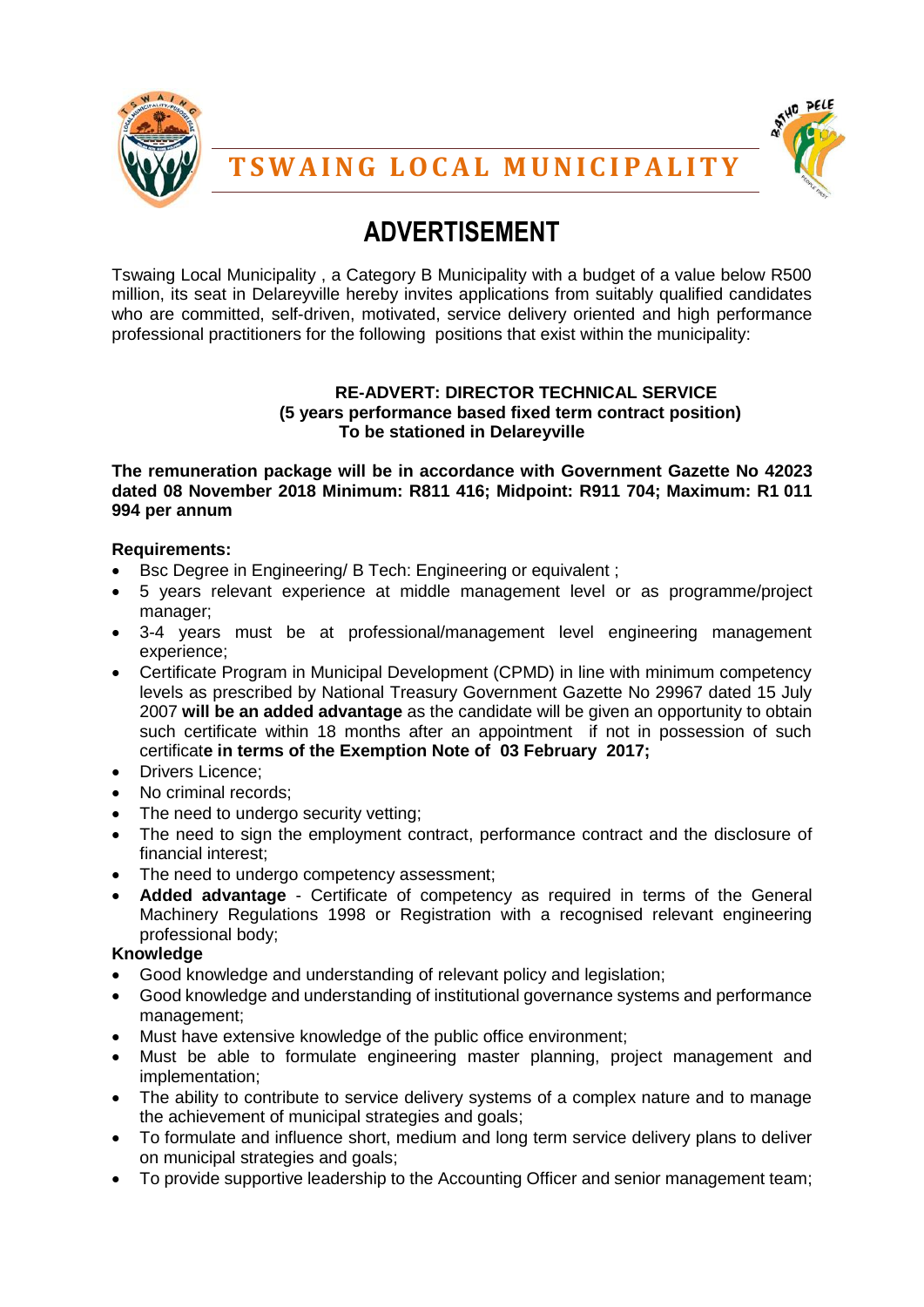- To develop and maintain strategies alliances with various stakeholders;
- To support and implement good governance in the area of responsibility;
- To support and contribute to the formulation of Policy and By-Laws by the Municipality Council;
- To implement , manage and oversee the implementation of legislation and policy within the area of responsibility;
- To support the audit process in order to obtain the optimum level of assurance from Auditor General.

**Key Performance Areas:** Providing strategic support to the offices of the Municipal Manager for the day to day financial management of the Municipality; fulfilling the role of Director Technical Servives.

- Overseeing the department that comprises of the following sections: water, waste water, Projects management, Electrical, Road, Storm water. The incumbent will have to ensure that all projects identified by the Municipal Infrastructure Grant are effeciently and effectively implimented, while ensuring the existence and implementation of a robust operations and maintenance programmes for existing municipal infrastructure.
- The incumbent will be resposible for the effective and efficient leadership and financial management of operations in the municipal engineering sector to ensure that the intergrated Development plan, Electricity master plan, Transport plan, intergrated congruently with the overall mandate of the municipality vis-a-vis services dlivery and development facilitation.
- The incumbent will also be a member of the top management committee and will be expected to contribute to the strategic management of the municipality as a whole.

#### **RE-ADVERT: 5 x MUNICIPAL FINANCE INTERNSHIP PROGRAMME 36 Months Contract Salary: R 100 000 ( All inclusive) REQUIREMENTS :**

The candidate should hold a minimum, a three-year Bachelor's Degree or Diploma with majors in Accounting , Financial Accounting , Finance , Management Accounting and / or Auditing , among others.

The intern will sign both an employment contract and an internship agreement.The purpose of the agreement is to ensure commitment to the programme which require, amongst, full participation in the educational and workplace assignments and observance of policies and procedures of the municipality. The candidate must be between the ages of 21 and 35.

# **Internship Overview**

The MFMIP is structured professional training and work experience with the goal of providing high quality training and practical exposure in all aspects of a municipal Budget and treasury Office which is governed by the Municipal Finance Manamgent Act, Act 56 of 2003 and tge underlying reforms.The programme has a logical training sequence that builds on the skills and competencies acquired during the University training.It ends with a qualification in Municipal Finance Management in line with the Municipal Regulations on Minimum competency levels Gazette 29967 of 15 June 2007.